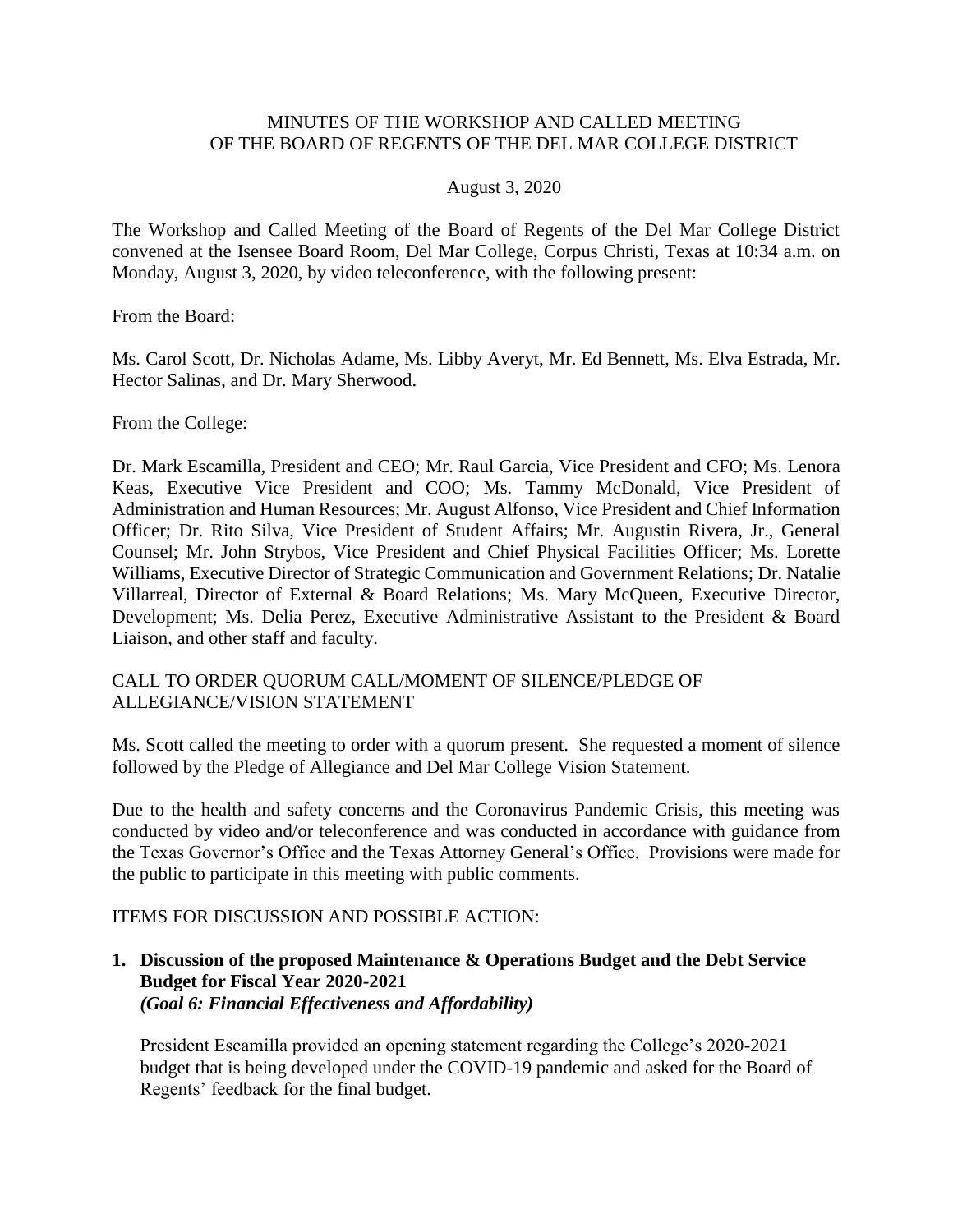Mr. Garcia began the presentation with information regarding the Risk Reserve Fund and the College's long-term risk management financial plan which included the following:

 RISK MANAGEMENT GOALS: • To have financial resources that are sufficient and recession crises • To maintain steady and modest tuition increases • To continue to maintain flexible enough to support the mission of the College throughout COVID-19 and the a good credit status by maintaining a double AA bond rating

OBJECTIVES: • To maintain a \$5 to \$7 million risk management reserve throughout the crises

 FINANCIAL RESOURCE RISKS (with an outlook through FY 2023): • Reduced state base appropriations (\$3.3 million) • Health and Safety Supplies and Equipment (\$1.5 million) • Reduced property tax collections (\$2.4 million) • Incremental instructional costs due to reduced class size driven by social distancing (\$800,000) • Catastrophic loss deductibles or not insured (\$250 thousand to \$1 million)

 ACTION PLAN: • Risk Management Reserve (\$5 to \$7 million) • Reduced Spending • Travel • Non-essential equipment • Food • Hiring restrictions/freeze • Energy

 FUNDING: • 2020 Surplus with an estimated value of \$5 to \$7 million • Financial activity will be tracked in our general ledger

 equipment • Instruction • Property tax revenue • Tuition and Fee revenues • State ANNUAL TRANSFERS FOR UNDERESTIMATED: • health and safety supplies and appropriations • Other catastrophic related costs

 BOARD FINANCIAL REPORTING: New fund balance reporting on the balance sheet into three categories. • GASB related Fund Balance (\$-97 million) • Risk Management Fund Balance (\$5 \$7 million) • Operating Fund Balance (fund balance that is not assigned)

FUND DURATION: • Continue throughout COVID 19 and recession crises • Consideration for an extension for the next financial crises

 Ms. Tammy McDonald continued the discussion regarding proposed revisions to Board Policy B4.1.1 to include language for the Plant Fund and Risk Fund.

 and that it was planned accounting for COVID-19, the recession and a possible catastrophic Mr. Garcia advised that the College has completed the final 2021 Budget Plan Proposal event.

Dr. Escamilla provided comments regarding the proposed Budget plan and how the work helped achieve the College's accreditation.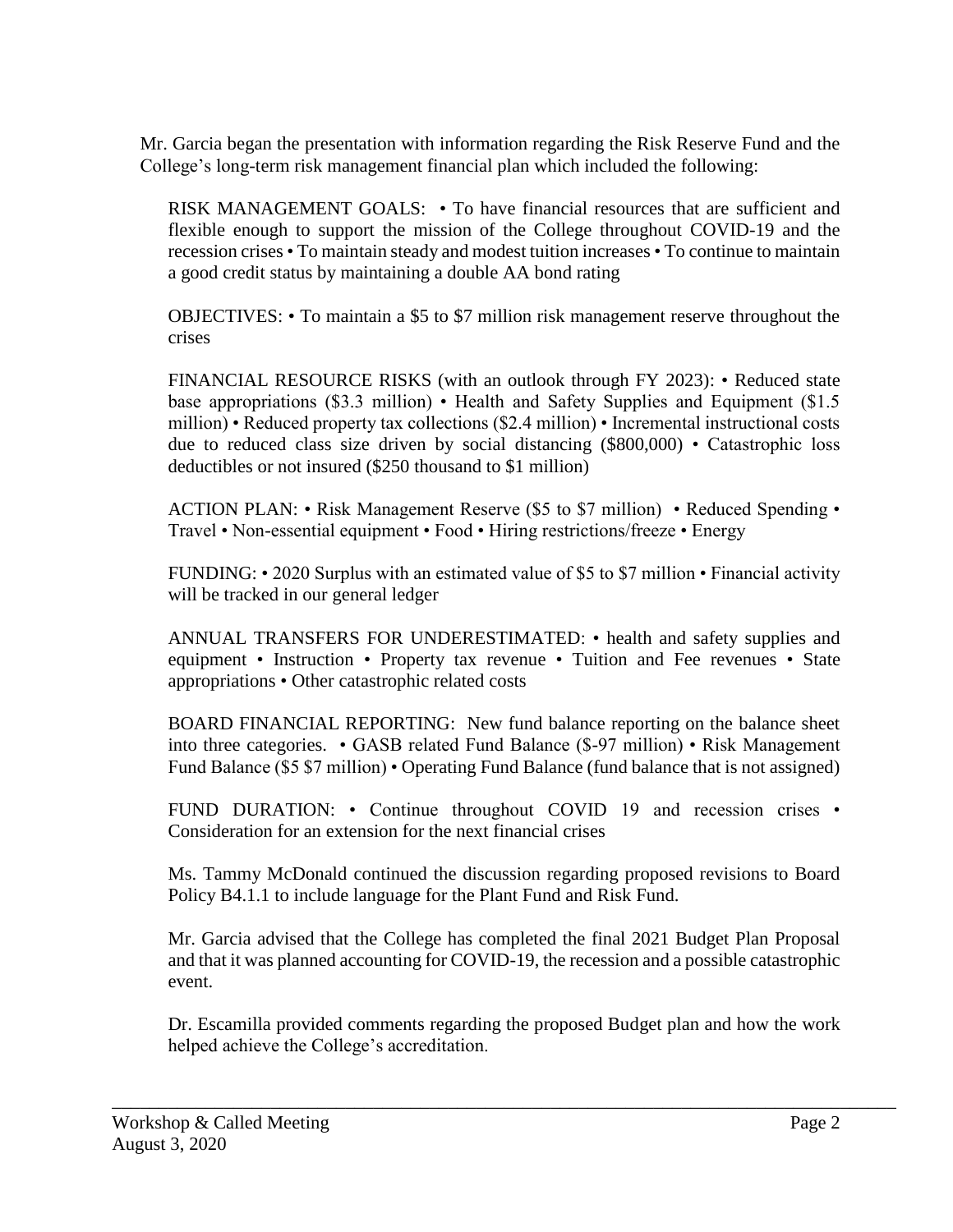Dr. Catherine West stated that they are refining the budget process and in the Fiscal Year 2020, the Budget Team began working with Dr. Kristina Wilson's team to improve the College's resource allocation process to ensure that there are adequate resources to support the strategic initiatives of the College.

 Dr. Wilson stated that there were not a lot of budget increases in the 2021 Budget Plan because they were going to stay flat and concentrated on Goal One: Completion; Goal Two: Recruitment and Persistence; Goal Three: Learning Environment; and Goal Four: Workforce Development, Community Partnerships, and Advocacy.

 Dr. Garcia continued presenting the Strategic Plan Initiative for the Risk Reserve Funds Goal Six: Financial Effectiveness and Affordability as follows:

 Risk Reserve Fund - Potential Financial Resource Risks: • Reduced state base million) • Reduced property tax collections (\$2.4 million) • Incremental instructional costs due to reduced class size driven by social distancing (\$800,000) •Catastrophic loss appropriations (\$3.3 million) • Emergent Health and Safety Supplies and Equipment (\$1.5 deductible or not insured event \$250 thousand to \$1 million)

 included a \$2 tuition rate increase (new rate \$69); 1% decrease in collection rate - 96% to 95%; 4.49% increase in net taxable value; Maintenance and Operations Tax Rate will Mr. John Johnson provided information regarding the Revenue Assumptions which decrease by 0.6 cents; debt service rate increases by 1.4 cents attributable to new tax bond issue for an overall tax increase of 0.8 cents.

 Mr. Johnson continued with his presentation regarding the proposed 2020-2021 tax rates. The College is proposing a combined tax rate of 0.288600 in order to achieve strategic activities built into the board-approved M&O Budget of \$107.8 million. The annual tax is \$496 on property with an appraisal of \$172,000 and it will scale down to \$390 by fiscal year 2025. The debt service rate is \$23.4 million.

 The proposed M&O rate will be used to fund various student-focused activities. The FY 2021 M&O Expense Budget is \$80.2 million in faculty and staff salaries. The total expenditures amount is \$107.8 million.

 Mr. Garcia continued with the presentation and stated that the M&O Expense Budget Detail has not changed since the July Board meeting. The Budget Team has a balanced Budget of \$107.9 million. The net impact reclassification shuffled between salary and nonsalary expenses is \$[964,000.00](https://964,000.00).

 compensation which includes a 1% raise for exempt and non-exempt employees and a total Ms. Tammy McDonald provided information regarding the proposed employee benefit change in the amount of [\\$135,381.00](https://135,381.00).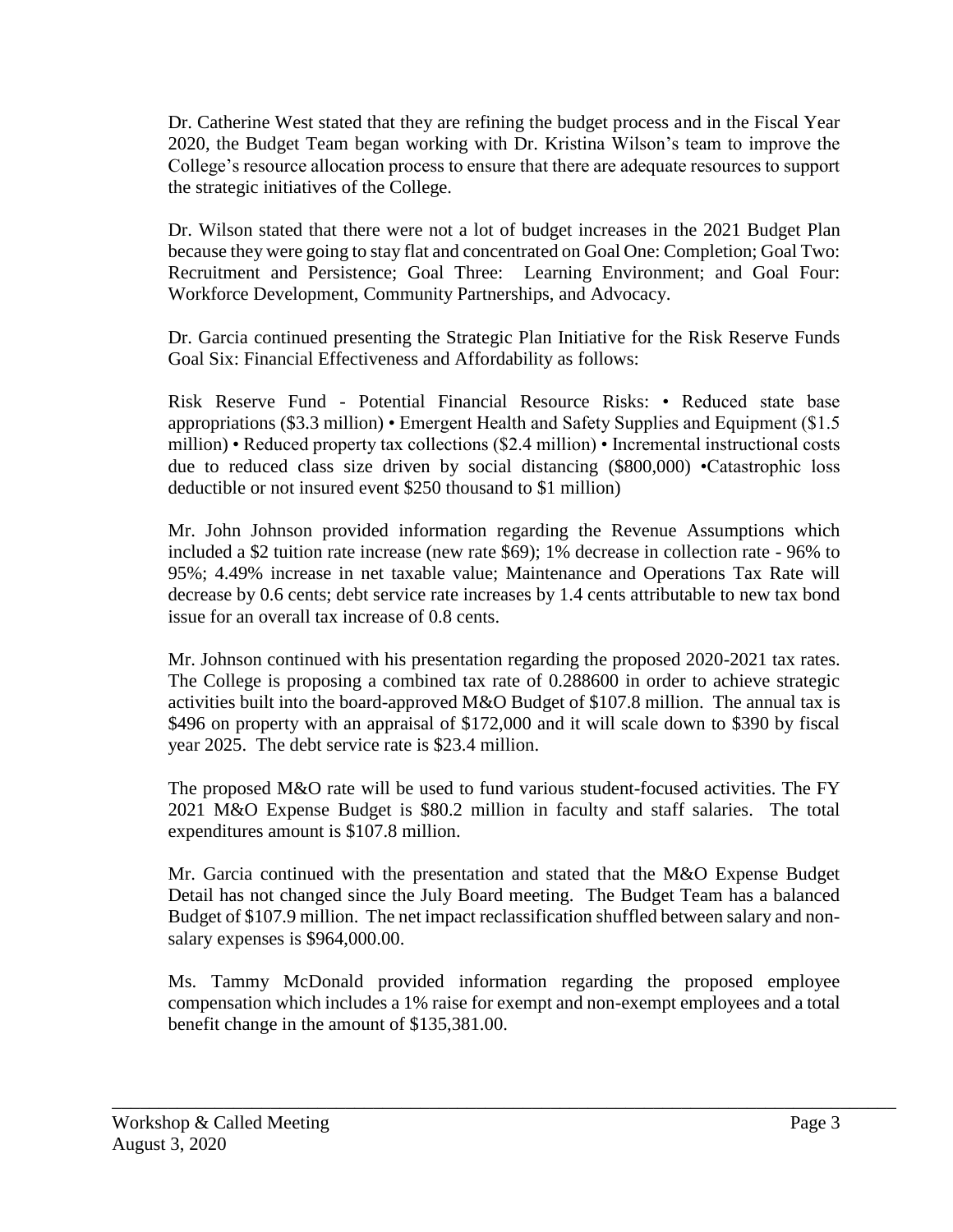Mr. Johnson and Ms. Jackie Landrum provided information regarding future revenue and expense assumptions including the following: -Risk Reserve Fund of \$5-7 million

-Revenue

·Tuition & Fees Assumptions of \$2 tuition rate increase for each year; enrollment growth projections-flat for each year

·Tax Assumptions

95% collection rate for each year (a 1% decrease from the norm) 3% increase in net taxable value for each year

·State Appropriations

10% decrease - FY 2022 & FY 2023

5% decrease - FY 2024 & FY 2025

-Expenses

·Salary Increases for each year:

2% each year-F/T Faculty, Exempt, F/T Non-Exempt

·Non-Salary:

Average 2.07% on most categories for each year Utilities average 4.67% for each year

Supplies & Library average 5.23% for each year

·Energy Cost Savings:

\$125,000 FY 2021 \$500,000 FY 2022-2025

Mr. Garcia reviewed and discussed the dates on the Budget Timeline and Process.

Ms. McDonald, Mr. John Johnson, Mr. Garcia, and Dr. Escamilla responded to questions from the Board of Regents.

# **2. Discussion and possible action related to the adoption of the Order to Conduct a Public Hearings on the 2020-2021 College [Budget……………………….............Mr.](https://Budget���������.............Mr) Raul Garcia** *(Goal 6: Financial Effectiveness and Affordability)*

 Mr. Augustin Rivera, Jr., General Counsel, read the proposed Order to Conduct a Public Hearing on the 2020-2021 College Budget:

# ORDER OF THE BOARD OF REGENTS OF THE DEL MAR COLLEGE DISTRICT **BUDGET 2020-2021**

 BE IT ORDERED, by the Board of Regents of the Del Mar College District that, for the purpose of adoption of a budget for the 2020-2021 fiscal year, the Board schedule and conduct a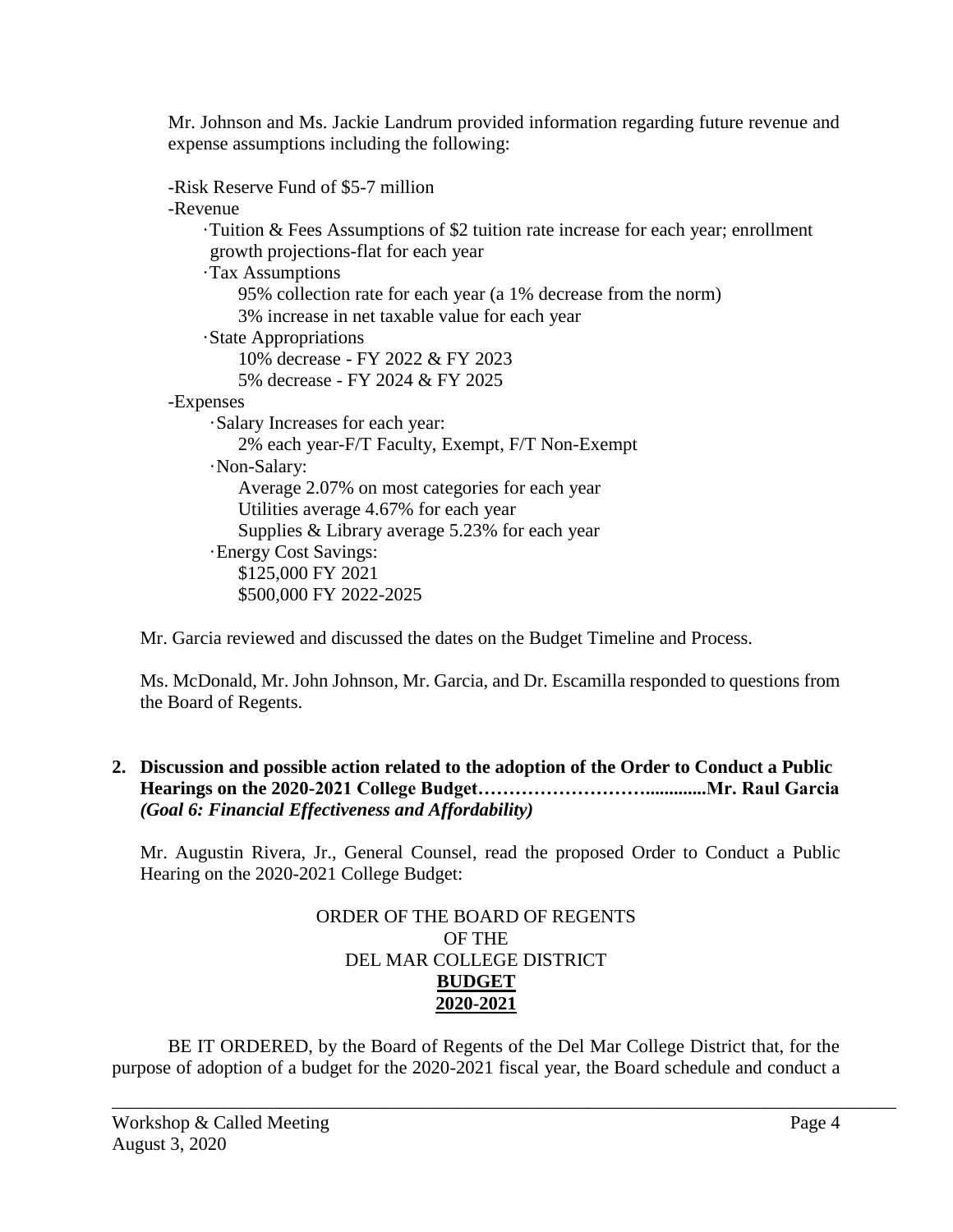meeting and public hearing on Tuesday, August 25, 2020, at 11:00 a.m., via video and/or teleconference at the Isensee Board Room, Harvin Center, Del Mar College, East Campus, Baldwin and Ayers Street, Corpus Christi, Nueces County, Texas.

 Due to the COVID-19 (Coronavirus) pandemic crisis, this meeting and public hearing will and the provisions of Sections 551.122 and 551.127 of the Texas Government Code and other open be conducted in accordance with guidance from the Offices of the Governor and Attorney General, meeting requirements, that have not been suspended by order of the Governor.

BE IT FURTHER ORDERED, that proper publication and notice of such meetings and public hearings be given as required by law.

> Regent Averyt made a motion to approve the Order for Public were no public comments. A roll call vote was taken and the motion Hearings on the 2020-2021 College Budget. Dr. Sherwood seconded the motion. There was no further discussion from the Board. There carried unanimously, 7-0, with Regents Adame, Averyt, Bennett, Estrada, Salinas, Sherwood, and Scott in favor.

# **3. Discussion and possible action related to the adoption of the Order to Conduct Public Hearings on the 2020-2021 Tax [Rates…………………………................Mr.](https://Rates����������................Mr) Raul Garcia** *(Goal 6: Financial Effectiveness and Affordability)*

 Mr. Augustin Rivera, Jr., General Counsel, read the proposed Order to Conduct a Public Hearing on the 2020-2021 Tax Rates:

# ORDER OF THE BOARD OF REGENTS OF THE DEL MAR COLLEGE DISTRICT **TAX RATE 2020-2021**

 BE IT ORDERED, by the Board of Regents of the Del Mar College District that the Board consider a proposal to increase total tax revenues from properties on the roll in 2019 by 6.32 percent and that the Board schedule and conduct a meeting and public hearing on such proposal to consider such tax increases on Tuesday, August 25, 2020, at 11:30 a.m., via video and/or (Coronavirus) pandemic crisis, this meeting and public hearing will be conducted in accordance with guidance from the Offices of the Governor and Attorney General, and the provisions of Sections 551.122 and 551.127 of the Texas Government Code and other open meeting teleconference at the Isensee Board Room, Harvin Center, Del Mar College, East Campus, Baldwin and Ayers Street, Corpus Christi, Nueces County, Texas. Due to the COVID-19 requirements, that have not been suspended by order of the Governor.